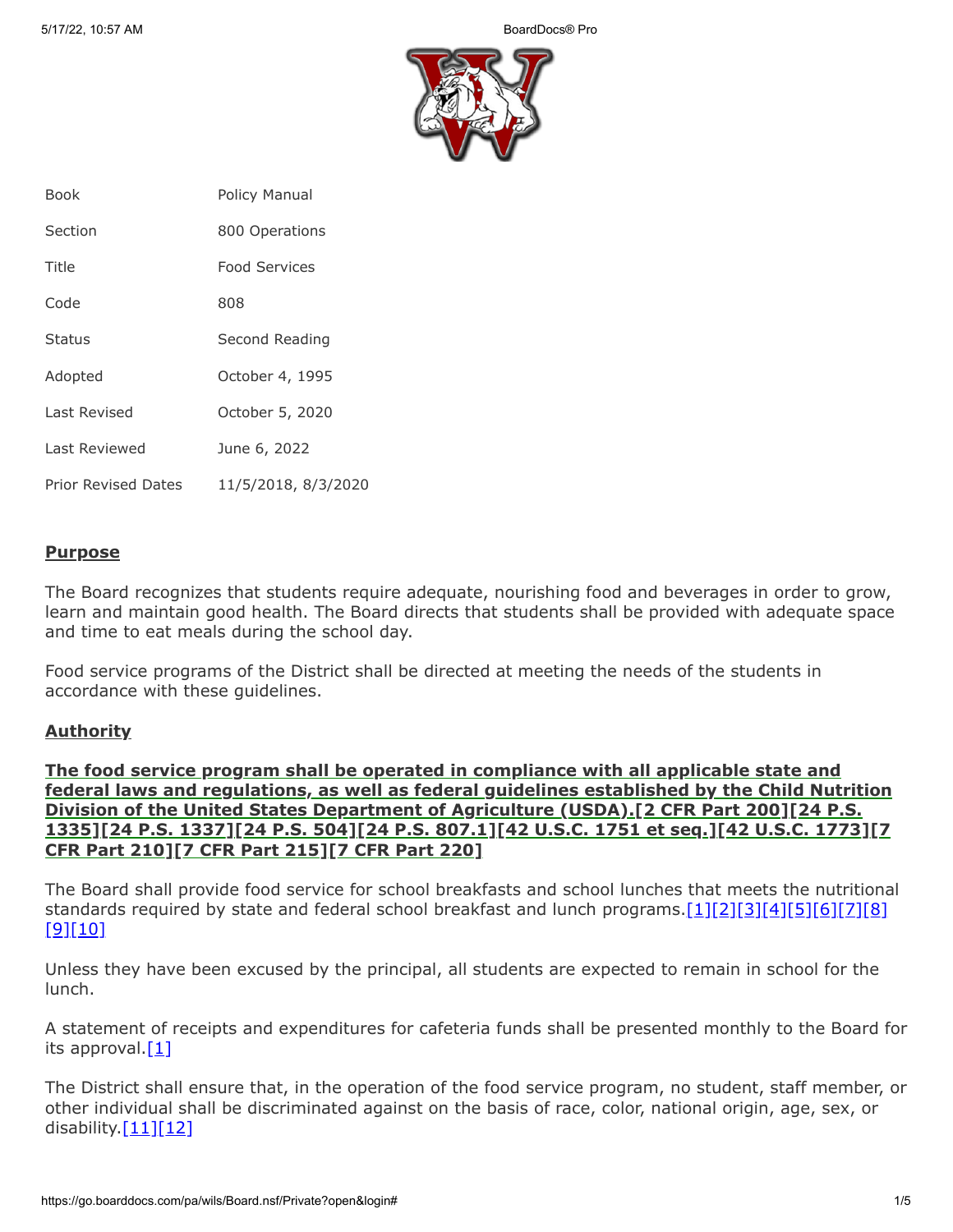Food sold by the school may be purchased by students, teachers, cafeteria employees and other employees for consumption on school premises and at school related activities. The charge to the students, teachers, and school employees **shall be established annually by the districtmust be set at a level such that the charge to the purchaser, plus any local, state, and federal reimbursement, does not materially exceed the cost of operation in compliance with state and federal laws**[.\[1\]](http://www.legis.state.pa.us/cfdocs/legis/LI/uconsCheck.cfm?txtType=HTM&yr=1949&sessInd=0&smthLwInd=0&act=14&chpt=5&sctn=4&subsctn=0)[\[13\]](http://www.law.cornell.edu/uscode/text/42/1760)

Nonprogram food shall be priced to generate sufficient revenues to cover the cost of such items. A **nonprogram food** shall be defined as a food or beverage, other than a reimbursable meal or snack, that is sold at the school and is purchased using funds from the child nutrition account. **Nonprogram foods** include but are not limited to adult meals and a-la-carte items. All revenue from the sale of nonprogram food shall accrue to the child nutrition program account.  $[13][14]$  $[13][14]$ 

# **Delegation of Responsibility**

The operation and coordination of the food services program shall be the responsibility of the Director of Food Services under the supervision of the Assistant Superintendent of Secondary.

The cafeterias are to be operated on a nonprofit basis. A periodic review of the cafeteria accounts shall be made by the Chief Financial Officer and the auditor.  $[1][4]$  $[1][4]$ 

The Director of Food Services shall ensure that school meals meet the standards required by the School Breakfast Program, the National School Lunch Program, and the School Milk Program.[\[1\]](http://www.legis.state.pa.us/cfdocs/legis/LI/uconsCheck.cfm?txtType=HTM&yr=1949&sessInd=0&smthLwInd=0&act=14&chpt=5&sctn=4&subsctn=0)[\[3\]](http://www.legis.state.pa.us/cfdocs/legis/LI/uconsCheck.cfm?txtType=HTM&yr=1949&sessInd=0&smthLwInd=0&act=14&chpt=13&sctn=35&subsctn=0)[\[4\]](http://www.legis.state.pa.us/cfdocs/legis/LI/uconsCheck.cfm?txtType=HTM&yr=1949&sessInd=0&smthLwInd=0&act=14&chpt=13&sctn=37&subsctn=0)[\[5\]](http://www.law.cornell.edu/uscode/text/42/chapter-13)[\[6\]](http://www.law.cornell.edu/uscode/text/42/1773)[\[8\]](http://www.law.cornell.edu/cfr/text/7/part-210) [\[9\]](http://www.law.cornell.edu/cfr/text/7/part-215)[\[10\]](http://www.law.cornell.edu/cfr/text/7/part-220)

The Superintendent or designee shall comply with state and federal requirements for conducting cafeteria health and safety inspections and ensuring employee participation in appropriate inspection services and training programs. $[15][16][17][18]$  $[15][16][17][18]$  $[15][16][17][18]$  $[15][16][17][18]$ 

The Superintendent or designee shall develop and disseminate administrative regulations to implement this policy.

The Superintendent or designee shall annually notify students, parents/guardian, and employees concerning the contents of this policy and applicable administrative regulations. Notification shall include information on nondiscrimination[.\[12\]](https://fns-prod.azureedge.net/sites/default/files/113-1.pdf)

# **Guidelines**

To reinforce the District's nutrition education program, foods served in school cafeterias shall:[19]

- 1. Be carefully selected to contribute to students' nutritional well-being and health.
- 2. Meet the nutritional standards specified in laws and regulations and approved by the Board.
- 3. Be prepared by methods that will retain nutritive quality, appeal to students, and foster lifelong healthy eating habits.
- 4. Be served in age-appropriate quantities, at reasonable prices.

The District shall use food commodities for school menus available under the Federal Food Commodity Program.

In the event the Board elects to opt out of the National School Lunch and School Breakfast Programs, the nutrition guidelines pertaining to such Programs shall be inapplicable.

Surplus accounts shall be used only for the improvement and maintenance of the food service program.  $[1]$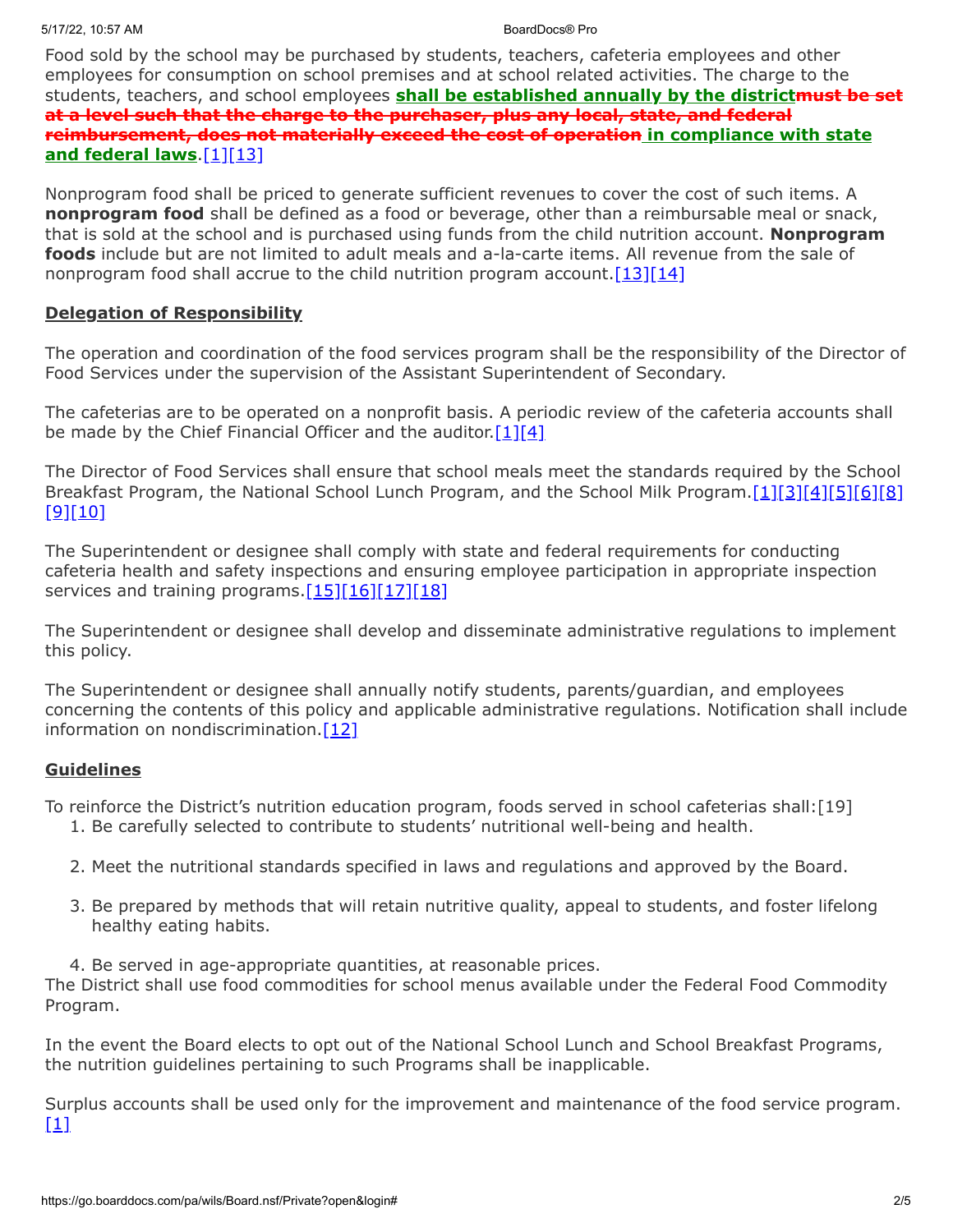All funds derived from the operation, maintenance or sponsorship of the food service program shall be deposited in the Food Service Account, a special bank account, in the same manner as other District funds. Such funds shall be expended in such manner as may be approved and directed by the Board, but no amount other than direct or indirect costs paid by the general fund of the District shall be transferred from the Food Services Account to any other account or fund except that District advances to the food services program may be returned to the District's general fund from any surplus resulting from its operation. $[1]$ 

# Free/Reduced-Price School Meals and Free Milk

The District shall provide free and reduced-price school meals and/or free milk to students in accordance with the terms and conditions of the National School Lunch Program, the School Breakfast Program, and the Special Milk Program.<sup>[20][\[21\]](http://www.law.cornell.edu/cfr/text/7/part-245)</sup>

The District shall conduct direct certification three (3) times per year using the Pennsylvania Student Eligibility System (PA-SES) to identify students who are eligible for free school meal benefits without the need for submission of a household application. Direct certification shall be conducted:  $[20][21]$  $[20][21]$ 

- 1. At or around the beginning of the school year.
- 2. Three (3) months after the initial effort.
- 3. Six (6) months after the initial effort.

The District may also conduct direct certification on a weekly or monthly basis.

The District shall offer meals to all students without regard to race, color, age, creed, religion, sex, sexual orientation, ancestry, national origin, marital status, pregnancy or handicap/disability[.\[11\]](https://www.law.cornell.edu/cfr/text/7/210.23)[\[12\]](https://fns-prod.azureedge.net/sites/default/files/113-1.pdf)

# Accommodating Students with Special Dietary Needs

The District shall make appropriate food service and/or meal accommodations to students with special dietary needs in accordance with applicable law, regulation, and Board policy.<sup>[22][23]</sup>

# **Procurement**

Procurement of goods or services for the Food Service Department shall meet the requirements of applicable laws, regulations, and Board policy and procedure.[24][25][26]

### Standards of Conduct

The District shall maintain a written Code of Conduct for school food authorities in compliance with state regulations.

# Professional Standards for Food Service Personnel

The District shall comply with the professional standards for school food service personnel who manage and operate the National School Lunch and School Breakfast Programs. For purposes of this policy, **professional standards** include hiring standards for new food service program directors and annual continuing education/training for all individuals involved in the operation and administration of school meal programs. Such professional standards shall apply to both District-operated food service programs and contracted food service programs. $[5][6][16][27]$  $[5][6][16][27]$  $[5][6][16][27]$  $[5][6][16][27]$ 

### School Food Safety Inspections

The District shall obtain two (2) safety inspections per year in accordance with all local, state, and federal laws and regulations. $[15][17][28]$  $[15][17][28]$  $[15][17][28]$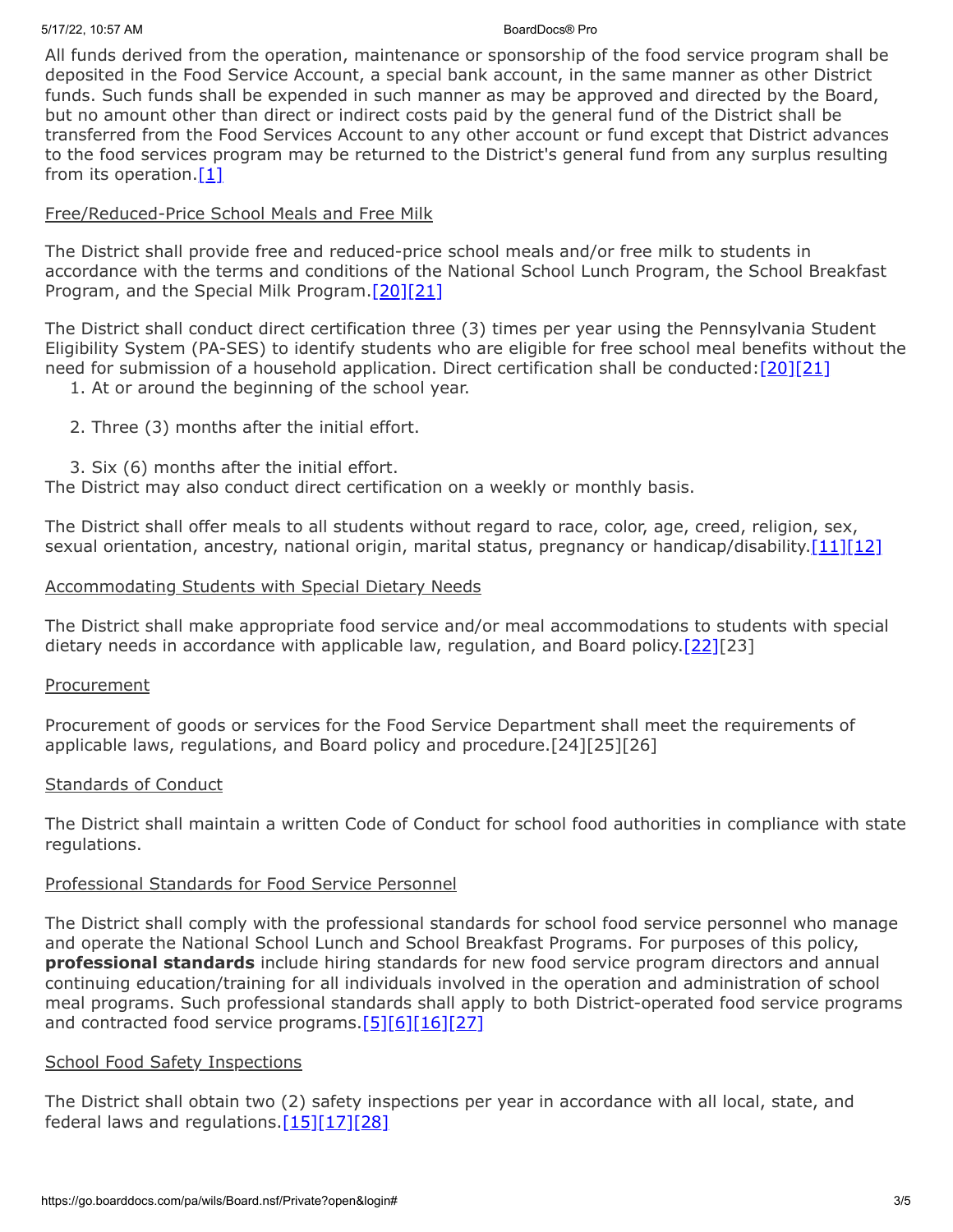The District shall post the most recent inspection report and release a copy of the report to members of the public, upon request.

# School Food Safety Program

The District shall comply with federal requirements in developing a food safety program that enables District schools to take systematic action to prevent or minimize the risk of foodborne illness among students[.\[8\]](http://www.law.cornell.edu/cfr/text/7/part-210)[\[10\]](http://www.law.cornell.edu/cfr/text/7/part-220)[\[17\]](http://www.law.cornell.edu/uscode/text/42/1758)

The District shall maintain proper sanitation and health standards in food storage, preparation and service, in accordance with all applicable state and local laws and regulations and federal food safety requirements.[\[15\]](http://www.law.cornell.edu/cfr/text/7/210.13)[\[28\]](http://www.law.cornell.edu/cfr/text/7/220.7)[\[29\]](http://www.law.cornell.edu/cfr/text/7/210.9)

# School Meal Accounts

Individual accounts shall be assigned to each student for accounting purposes for the purchase of meals served in school cafeterias**, which accounts shall ensure that the identity of each student is protected**.

Students in all grade levels shall be provided with a school breakfast and/or school lunch when the student forgets or loses his/her money or when his/her account has insufficient funds. The parent/guardian must inform the Food Service Office in writing or on the Skyward system if they do not wish their child to receive a meal when there are no funds available.  $[4]$ 

The District shall notify the parent/guardian weekly by phone when the student meal account is in arrears. When excess debt has accrued in a student meal account, the District shall notify the parent/guardian by phone and by mail and shall provide the application for free/reduced-price school meal benefits to the parent/guardian to apply for benefits under federal school meal programs. The District may offer assistance to parents/guardians with applying for free/reduced-price school meal benefits. If there is no response to the first letter, the Food Service Office shall send second notification both regular mail and certified mail enclosing the application for free/reduced school meal benefits pursuant to federal law. If there is no response to the letters or phone call, the parent/guardian debt information shall be sent to the District collection agency. Administration shall determine and publish minimum thresholds for weekly phone contact and excess debt prior to the start of the school year.[\[4\]](http://www.legis.state.pa.us/cfdocs/legis/LI/uconsCheck.cfm?txtType=HTM&yr=1949&sessInd=0&smthLwInd=0&act=14&chpt=13&sctn=37&subsctn=0) [\[20\]](http://www.law.cornell.edu/uscode/text/42/1758)[\[21\]](http://www.law.cornell.edu/cfr/text/7/part-245)

School staff may communicate a low balance or money owed by a student for school meals to a student in grades 9-12; such communication shall be made to the individual student in a discreet manner. [\[4\]](http://www.legis.state.pa.us/cfdocs/legis/LI/uconsCheck.cfm?txtType=HTM&yr=1949&sessInd=0&smthLwInd=0&act=14&chpt=13&sctn=37&subsctn=0)

District schools shall be prohibited from:  $[4]$ 

- 1. Publicly identifying or stigmatizing a student who cannot pay for a school food program meal or who has a negative school meal account balance. It shall not constitute public identification or stigmatization of a student for a school to restrict privileges and activities of students who owe money for school meals if those same restrictions apply to students who owe money for other school-related purposes.
- 2. Requiring a student who cannot pay for a school food program meal to perform chores or other work to pay for the meal, unless chores or other work are required of all students regardless of their ability or inability to pay for a school food program meal.

3. Requiring a student to discard a school food program meal after it was served to the student due to the student's inability to pay for the meal or due to a negative school meal account balance. The Superintendent or designee shall develop and disseminate administrative regulations that establish procedures to control school meal accounts. Administrative regulations should include the following:

1. Procedures for collecting money for individual student accounts which ensure that the identity of each student is protected.